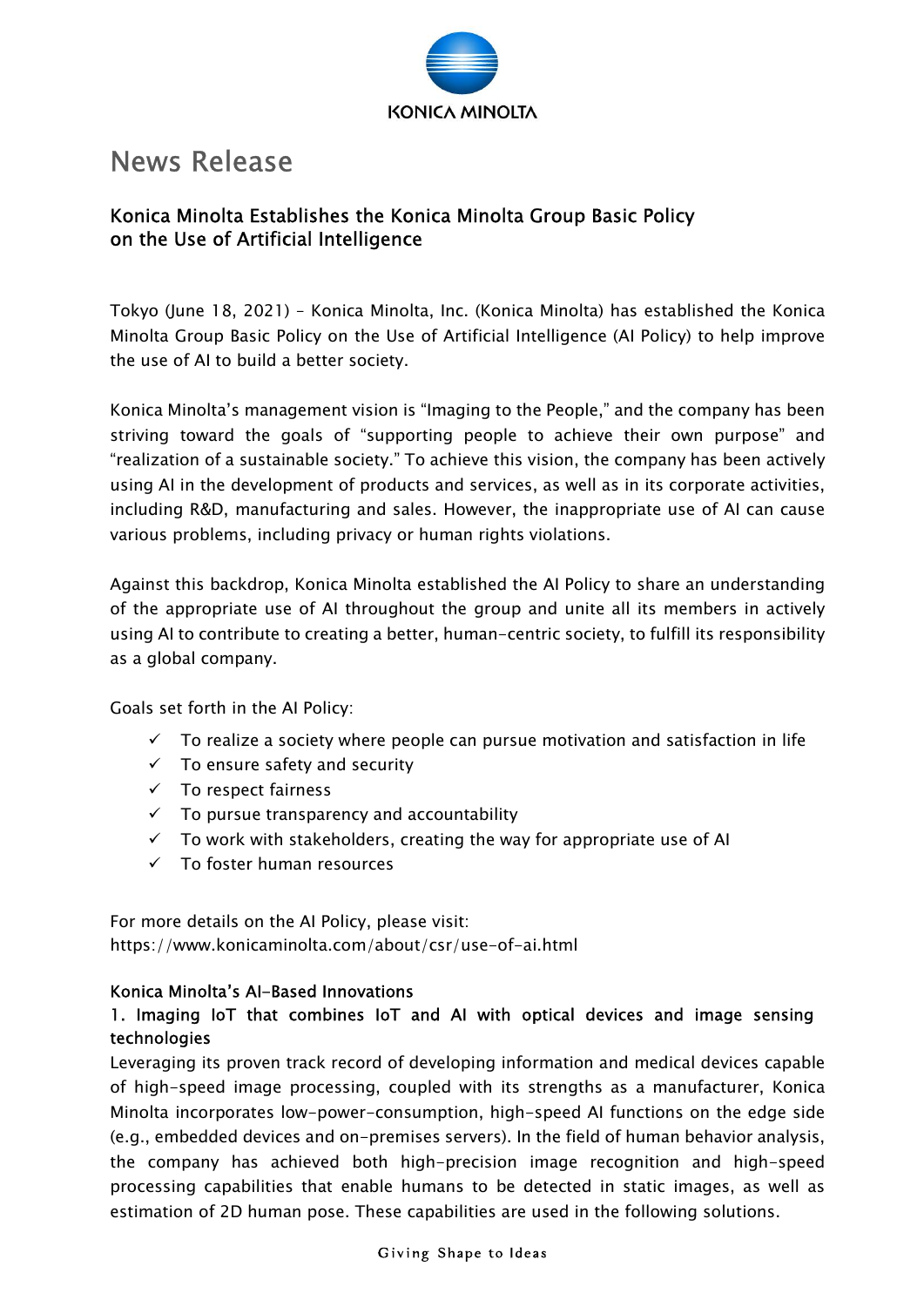

In this way, Konica Minolta encourages the use of AI for creating diverse values and realizing a society where people can pursue motivation and satisfaction in life. The company is also committed to the appropriate use of AI by focusing on safety to avoid the potential negative impacts of AI on society and people.

#### 2. Konica Minolta's R&D and product development using AI

Konica Minolta has introduced a data science approach to boost efficiency and innovation in the process of developing materials and functional chemicals, which conventionally requires much experimentation and trial production. In the development of high-polymer composite materials, the company has adopted the methodology of Materials Informatics. This requires the minimum amount of experimental data only, which is effectively combined with the structures and functions of chemicals using AI to drastically reduce the development period.